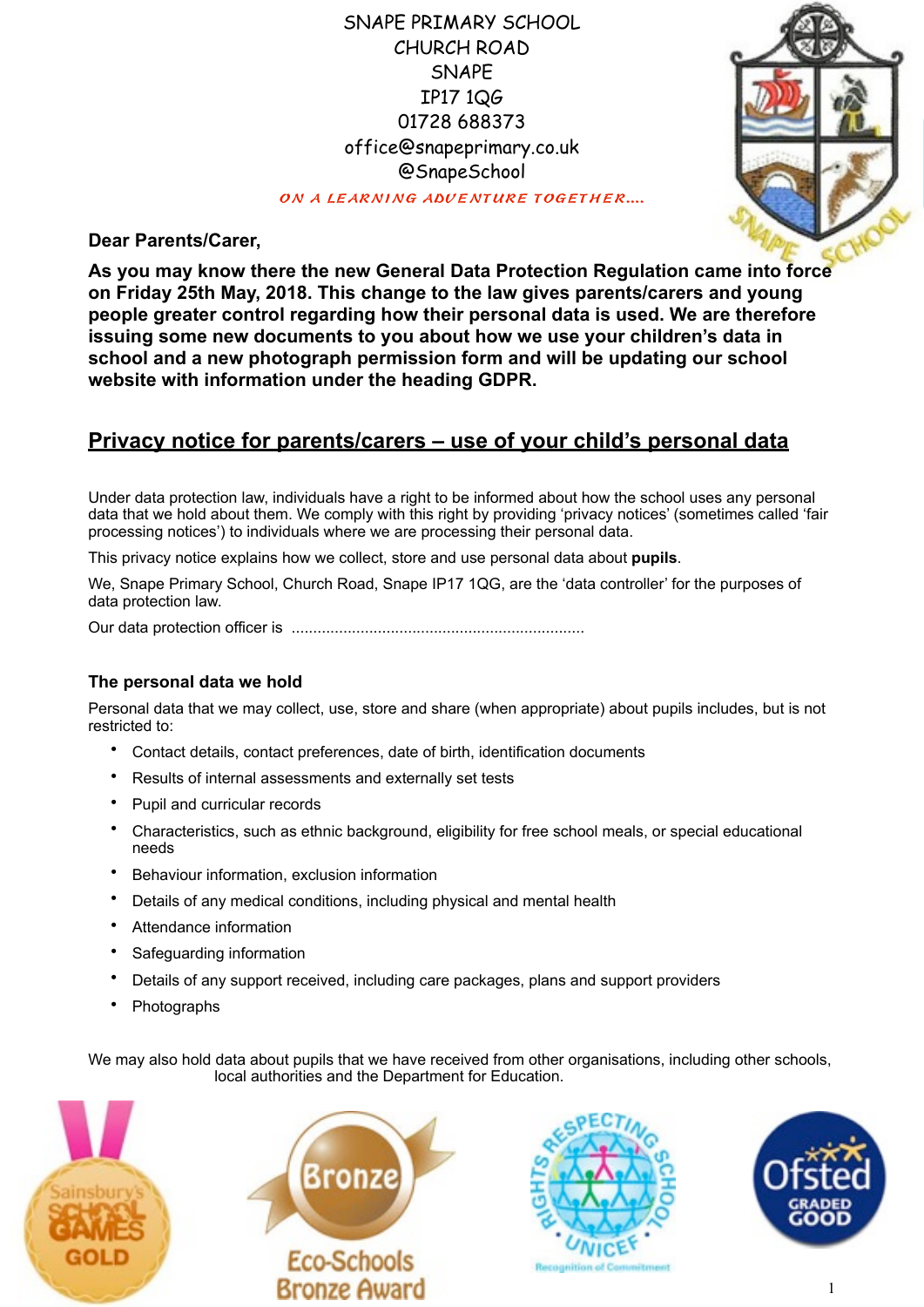### **Why we use this data**

We use this data to:Support pupil learning

- Monitor and report on pupil progress
- Provide appropriate pastoral care
- Protect pupil welfare
- Assess the quality of our services
- Administer admissions waiting lists
- Carry out research
- Comply with the law regarding data sharing

### **Our legal basis for using this data**

We only collect and use pupils' personal data when the law allows us to. Most commonly, we process it where:

- We need to comply with a legal obligation
- We need it to perform an official task in the public interest

Less commonly, we may also process pupils' personal data in situations where:

- We have obtained consent to use it in a certain way
- We need to protect the individual's vital interests (or someone else's interests)

Where we have obtained consent to use pupils' personal data, this consent can be withdrawn at any time. We will make this clear when we ask for consent, and explain how consent can be withdrawn.

Some of the reasons listed above for collecting and using pupils' personal data overlap, and there may be several grounds which justify our use of this data.

### **Collecting this information**

While the majority of information we collect about pupils is mandatory, there is some information that can be provided voluntarily.

Whenever we seek to collect information from you or your child, we make it clear whether providing it is mandatory or optional. If it is mandatory, we will explain the possible consequences of not complying.

#### **How we store this data**

We keep personal information about pupils while they are attending our school. We may also keep it beyond their attendance at our school if this is necessary in order to comply with our legal obligations. Our Records Management Policy sets out how long we keep information about pupils a copy of which can be found either on our website [www.snapeprimaryschool.com](http://www.snapeprimaryschool.com) or in our public school policy folder on the side by the back door.

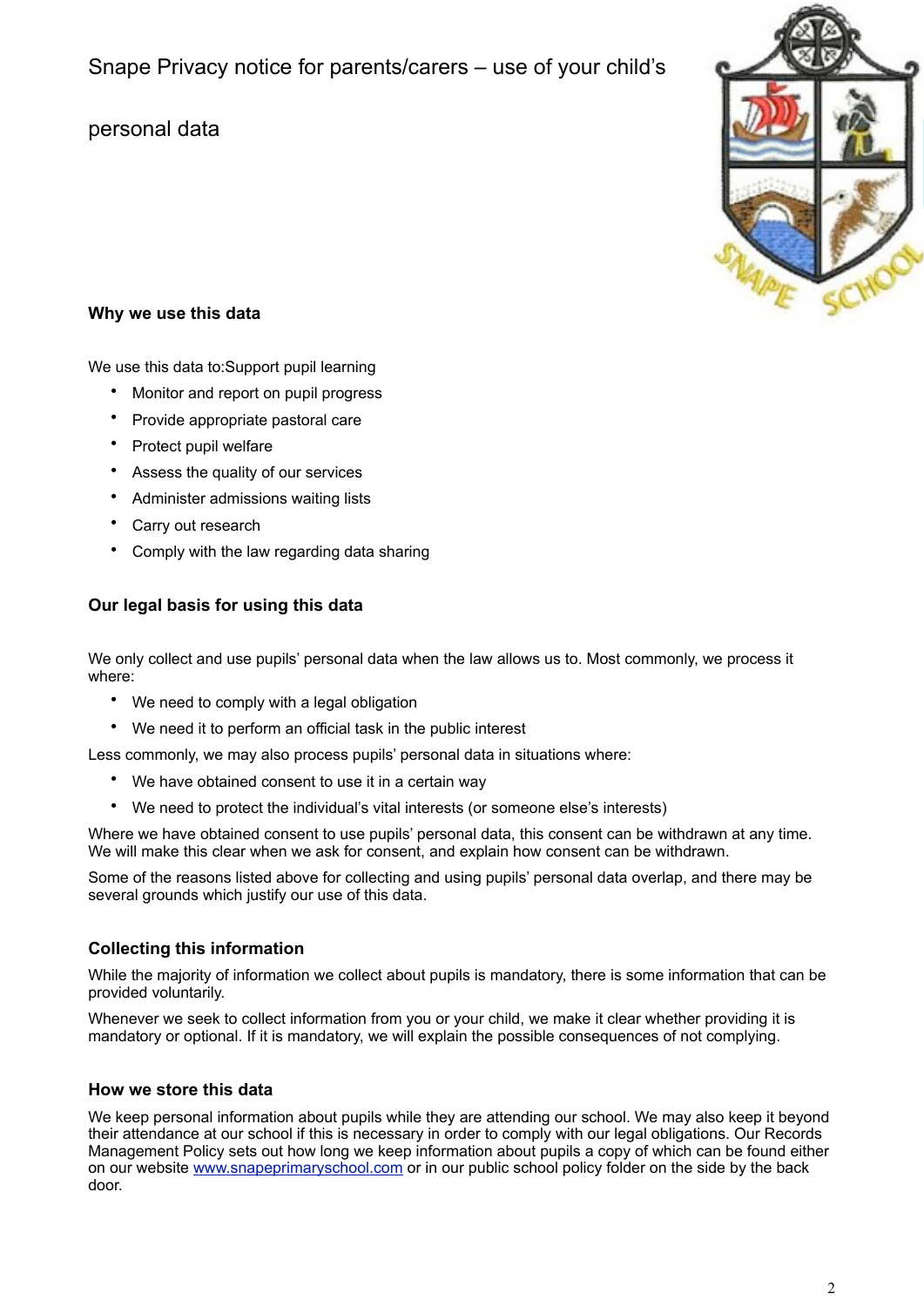

### **Data sharing**

We do not share information about pupils with any third party without consent unless the law and our policies allow us to do so.

Where it is legally required, or necessary (and it complies with data protection law) we may share personal information about pupils with:

- *Our local authority to meet our legal obligations to share certain information with it, such as safeguarding concerns and exclusions*
- *The Department for Education*
- *The pupil's family and representatives*
- *Educators and examining bodies*
- *Ofsted*
- *Suppliers and service providers to enable them to provide the service we have contracted them for*
- *Financial organisations*
- *Central and local government*
- *Our auditors*
- *Survey and research organisations*
- *Health authorities*
- *Security organisations*
- *Health and social welfare organisations*
- *Professional advisers and consultants*
- *Charities and voluntary organisations*
- *Police forces, courts, tribunals*
- *Professional bodies*

#### **National Pupil Database**

We are required to provide information about pupils to the Department for Education as part of statutory data collections such as the school census.

Some of this information is then stored in the [National Pupil Database](https://www.gov.uk/government/publications/national-pupil-database-user-guide-and-supporting-information) (NPD), which is owned and managed by the Department and provides evidence on school performance to inform research.

The database is held electronically so it can easily be turned into statistics. The information is securely collected from a range of sources including schools, local authorities and exam boards.

The Department for Education may share information from the NPD with other organisations which promote children's education or wellbeing in England. Such organisations must agree to strict terms and conditions about how they will use the data.

For more information, see the Department's webpage on [how it collects and shares research data.](https://www.gov.uk/data-protection-how-we-collect-and-share-research-data)

You can also [contact the Department for Education](https://www.gov.uk/contact-dfe) with any further questions about the NPD.

#### **Transferring data internationally**

Where we transfer personal data to a country or territory outside the European Economic Area, we will do so in accordance with data protection law.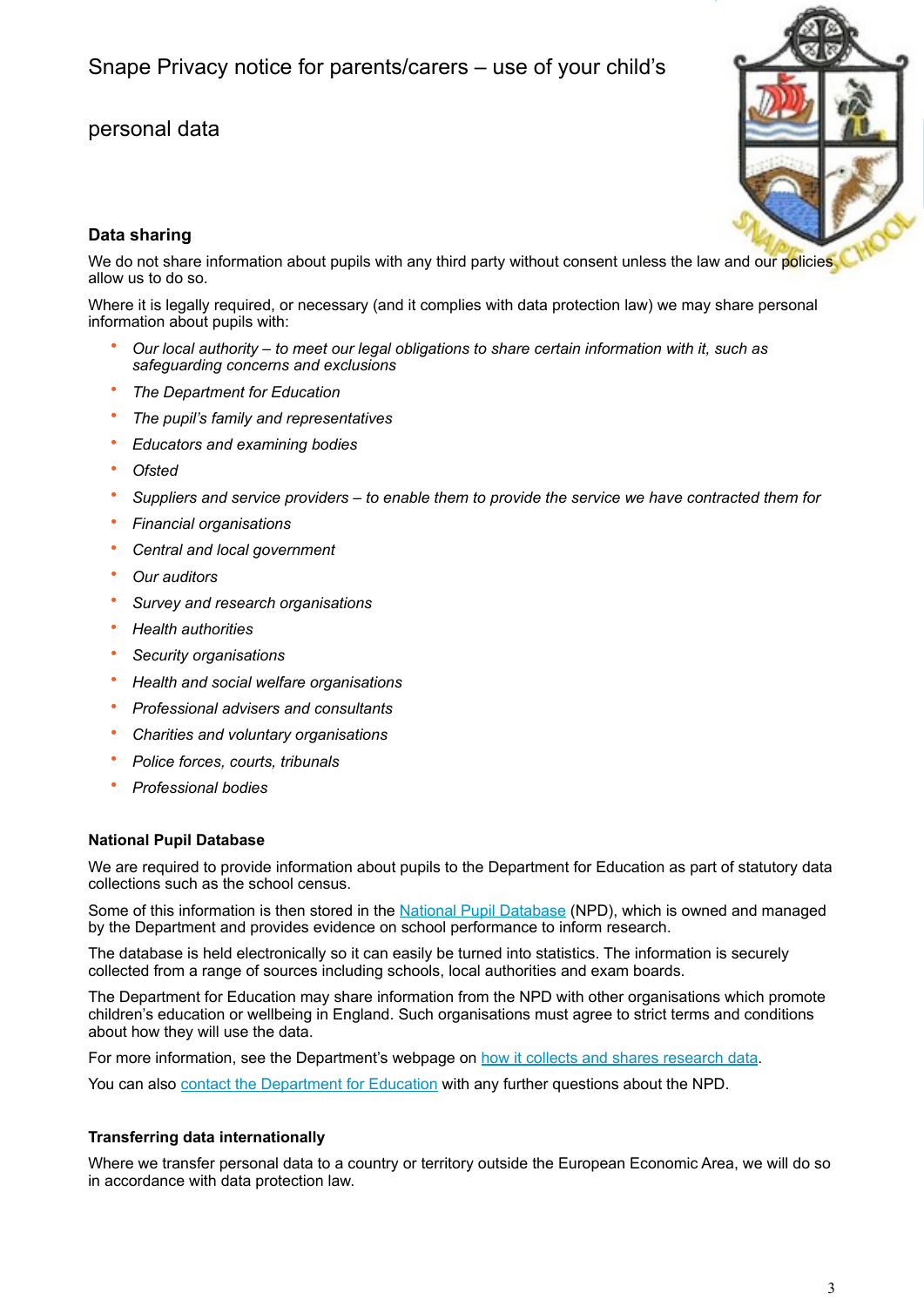### **Parents and pupils' rights regarding personal data**

Individuals have a right to make a **'subject access request'** to gain access to personal information that the school holds about them.

Parents/carers can make a request with respect to their child's data where the child is not considered mature enough to understand their rights over their own data (usually under the age of 12), or where the child has provided consent.

If you make a subject access request, and if we do hold information about you or your child, we will:

- Give you a description of it
- Tell you why we are holding and processing it, and how long we will keep it for
- Explain where we got it from, if not from you or your child
- Tell you who it has been, or will be, shared with
- Let you know whether any automated decision-making is being applied to the data, and any consequences of this
- Give you a copy of the information in an intelligible form

Individuals also have the right for their personal information to be transmitted electronically to another organisation in certain circumstances.

If you would like to make a request please contact our data protection officer.

Parents/carers also have a legal right to access to their child's **educational record**. To request access, please contact Mrs. Sam Phillips, Office Manager.

#### **Other rights**

Under data protection law, individuals have certain rights regarding how their personal data is used and kept safe, including the right to:

- Object to the use of personal data if it would cause, or is causing, damage or distress
- Prevent it being used to send direct marketing
- Object to decisions being taken by automated means (by a computer or machine, rather than by a person)
- In certain circumstances, have inaccurate personal data corrected, deleted or destroyed, or restrict processing
- Claim compensation for damages caused by a breach of the data protection regulations

To exercise any of these rights, please contact our data protection officer.

### **Complaints**

We take any complaints about our collection and use of personal information very seriously.

If you think that our collection or use of personal information is unfair, misleading or inappropriate, or have any other concern about our data processing, please raise this with us in the first instance.

To make a complaint, please contact our data protection officer.

Alternatively, you can make a complaint to the Information Commissioner's Office: